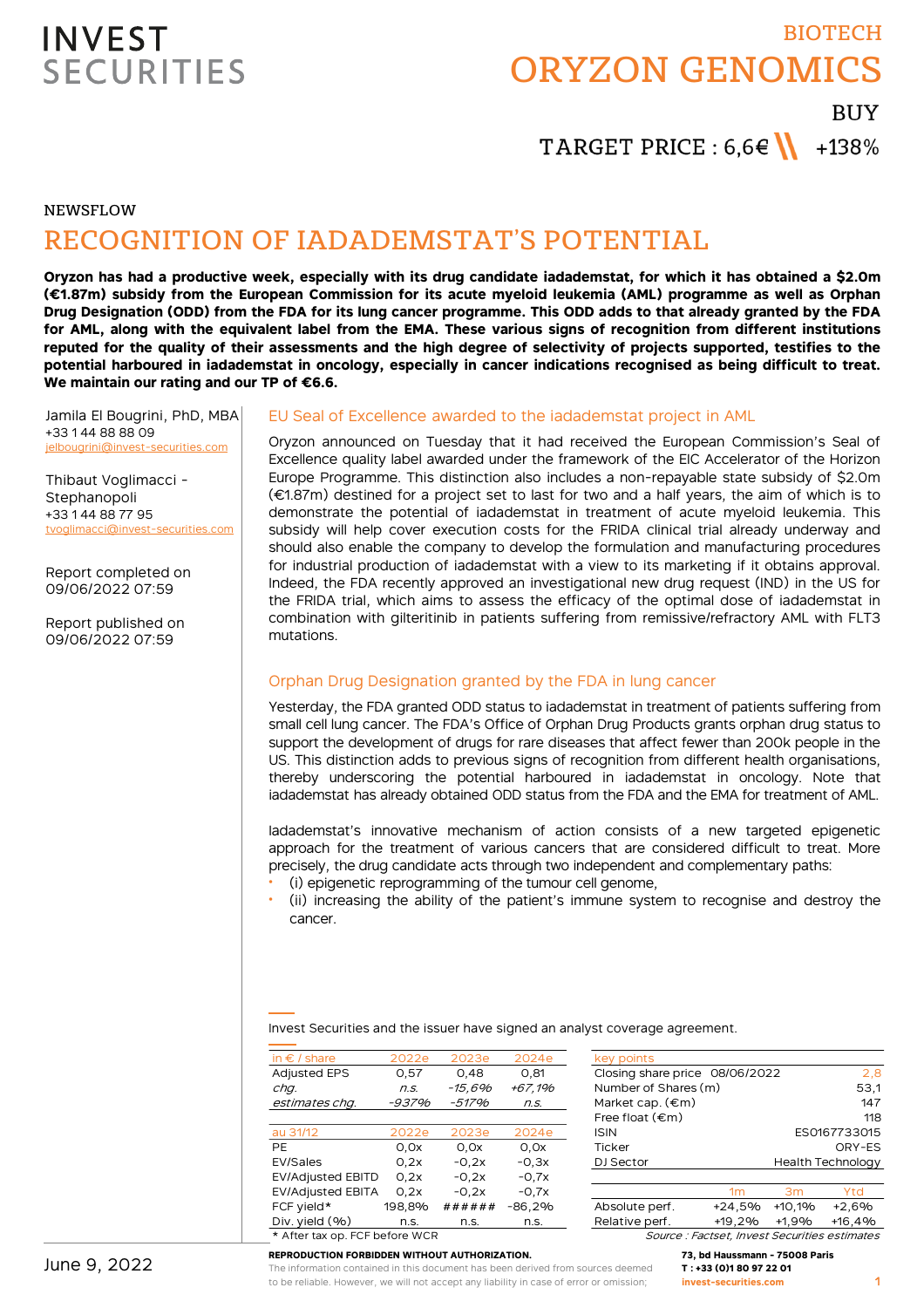# BIOTECH ORYZON GENOMICS

## FINANCIAL DATA

| <b>Share information</b>                                       | 2017           | 2018           | 2019           | 2020           | 2021           | 2022e          | 2023e          | 2024e             |
|----------------------------------------------------------------|----------------|----------------|----------------|----------------|----------------|----------------|----------------|-------------------|
| Published EPS $(\epsilon)$                                     | $-0,15$        | $-0,03$        | $-0,08$        | $-0,08$        | $-0,14$        | 0,57           | 0,48           | 0,81              |
| Adjusted EPS (€)                                               | $-0,15$        | $-0,03$        | $-0,08$        | $-0,08$        | $-0,14$        | 0,57           | 0,48           | 0,81              |
| Diff. I.S. vs Consensus                                        | n.S.           | n.S.           | n.s.           | n.s.           | n.s.           | n.S.           | n.S.           | n.s.              |
| Dividend                                                       | 0,00           | 0,00           | 0,00           | 0,00           | 0,00           | 0,00           | 0,00           | 0,00              |
|                                                                |                |                |                |                |                |                |                |                   |
| <b>Valuation ratios</b>                                        | 2017           | 2018           | 2019           | 2020           | 202'           | 2022e          | 2023e          | 2024e             |
| P/E                                                            | n.s.           | n.s.           | n.s.           | n.s.           | n.s.           | 0,0x           | 0,0x           | 0,0x              |
| EV/Sales                                                       | n.s.           | n.s.           | n.s.           | n.s.           | n.s.           | 0,16x          | $-0,16x$       | $-0,32x$          |
| <b>EV/Adjusted EBITDA</b>                                      | n.s.           | n.s.           | n.s.           | n.s.           | n.s.           | 0,2x           | $-0,2x$        | $-0,7x$           |
| <b>EV/Adjusted EBITA</b>                                       | n.s.           | n.s.           | n.s.           | n.s.           | n.s.           | 0,2x           | $-0,2x$        | $-0,7x$           |
| Op. FCF bef. WCR yield<br>Op. FCF yield                        | n.s.           | n.s.           | n.s.           | n.s.           | n.s.           | 198,8%         | -292,2%        | $-86,2%$          |
| Div. yield (%)                                                 | n.s.<br>n.s.   | n.s.<br>n.s.   | n.s.<br>n.s.   | n.s.           | n.s.<br>n.s.   | 198,8%         | $-292,2%$      | $-86,2%$          |
| NB : valuation based on annual average price for past exercise |                |                |                | n.s.           |                | n.s.           | n.s.           | n.s.              |
|                                                                |                |                |                |                |                |                |                |                   |
| Entreprise Value (€m)                                          | 2017           | 2018           | 2019           | 2020           | 2021           | 2022e          | 2023e          | 2024e             |
| Share price in $\epsilon$                                      | 4,6            | O, O           | 3,3            | O, O           | $O, O$         | 0,0            | 0,0            | 0,0               |
| Market cap.                                                    | 156            | O              | 152            | 39             | 39             | 39             | 39             | 39                |
| Net Debt                                                       | $-17$          | $-23$          | $-27$          | $-29$          | $-15$          | $-31$          | -43            | $-70$             |
| Minorities                                                     | O              | O              | O              | 0              | $\circ$        | $\circ$        | O              | 0                 |
| Provisions/ near-debt                                          | 0              | O              | O              | O              | $\circ$        | O              | $\circ$        | O                 |
| +/- Adjustments                                                | 0              | O              | O              | O              | O              | 0              | $\circ$        | 0                 |
| Entreprise Value (EV)                                          | 139            | $-22$          | 125            | 10             | 24             | 8              | $-4$           | $-31$             |
|                                                                |                |                |                |                |                |                |                |                   |
| Income statement (€m)                                          | 2017           | 2018           | 2019           | 2020           | 2021           | 2022e          | 2023e          | 2024e             |
| Sales                                                          | 0,0            | O, O           | O, O           | O, O           | O, O           | 50,0           | 26,5           | 96,3              |
| chg.                                                           | n.s.           | n.s.           | n.s.           | n.s.           | n.s.           | n.s.           | n.s.           | n.s.              |
| <b>Adjusted EBITDA</b><br>adjusted EBITA                       | $-4$<br>$-4$   | -3<br>-3       | $-4$<br>$-4$   | $-4$<br>$-4$   | $-6$<br>-6     | 35<br>35       | 22<br>22       | 41<br>41          |
| chg.                                                           | n.s.           | n.s.           | n.s.           | n.s.           | n.s.           | n.s.           | $-36,396$      | +87,696           |
| <b>EBIT</b>                                                    | $-4,7$         | $-3,3$         | $-3,8$         | $-4,3$         | $-6,8$         | 34,1           | 21,5           | 40,7              |
| Financial result                                               | $-1$           | $-1$           | $-1$           | O              | $\circ$        | $\circ$        | 0              | O                 |
| Corp. tax                                                      | O              | З              | 1              | 1              | 1              | -9             | O              | $-5$              |
| Minorities+affiliates                                          | O              | O              | O              | O              | O              | O              | O              | O                 |
|                                                                |                |                |                |                |                |                |                |                   |
|                                                                | $-5,2$         | $-1,2$         | $-3,7$         |                | $-5,9$         |                |                | 35,2              |
| Net attributable profit<br>Adjusted net att. profit            |                |                |                | $-3,4$         |                | 25,0<br>25,0   | 21,1<br>21,1   |                   |
| chg.                                                           | $-5,2$<br>n.s. | $-1,2$<br>n.s. | $-3,7$<br>n.s. | $-3,4$<br>n.s. | $-5,9$<br>n.s. | n.s.           | $-15,696$      | 35,2<br>$+67,196$ |
|                                                                |                |                |                |                |                |                |                |                   |
| Cash flow statement (€m)                                       | 2017           | 2018           | 2019           | 2020           | 2021           | 2022e          | 2023e          | 2024e             |
| <b>EBITDA</b>                                                  | $-3,9$         | $-3,1$         | $-3,7$         | $-4,1$         | $-6,5$         | 34,5           | 22,0           | 41,2              |
| Theoretical Tax / EBITA                                        | 0,1            | 2,5            | 0,9            | 1,4            | 1,4            | $-8,7$         | 0,0            | $-5,1$            |
| Capex                                                          | 0,6            | $-7,0$         | $-9,6$         | $-9,1$         | $-9,5$         | $-9,5$         | $-9,5$         | $-9,5$            |
| Operating FCF bef. WCR                                         | $-3,2$         | $-7,6$         | $-12,4$        | $-11,8$        | $-14,6$        | 16,3           | 12,5           | 26,7              |
| Change in WCR                                                  | $-0,2$         | 0,3            | 0,3            | $-1,2$         | 0,0            | 0,0            | 0,0            | 0,0               |
| <b>Operating FCF</b>                                           | $-3,4$         | $-7,3$         | $-12,1$        | $-13,1$        | -14,6          | <u>16,3</u>    | 12,5           | 26,7              |
| Acquisitions/disposals                                         | 5,1            | O,1            | 0,5            | 0,1            | 0,0            | 0,0            | 0,0            | 0,0               |
| Capital increase/decrease                                      | 16,9           | 11,9           | 18,4           | 18,2           | O, O           | 0,0            | 0,0            | 0,0               |
| Dividends paid                                                 | O, O           | O, O           | 0,0            | O,O            | 0,0            | 0,0            | 0,0            | 0,0               |
| Other adjustments                                              | 0,0<br>18,5    | 0,0            | O, O<br>6,7    | 0,0            | 0,0            | 0,0            | 0,0            | 0,0               |
| <b>Published Cash-Flow</b>                                     |                | 4,7            |                | 5,3            | $-14,6$        | 16,3           | 12,5           | 26,7              |
| Balance Sheet (€m)                                             | 2017           | 2018           | 2019           | 2020           | 2021           | 2022e          | 2023e          | 2024e             |
| Assets                                                         | 25             | 32             | 42             | 52             | 61             | 70             | 79             | 88                |
| Intangible assets/GW                                           | 22             | 29             | 40             | 49             | 58             | 68             | 77             | 86                |
| <b>WCR</b>                                                     | -8             | -9             | -8             | $-5$           | $-5$           | $-5$           | $-5$           | $-5$              |
| Group equity capital                                           | 34             | 45             | 61             | 76             | 70             | 95             | 116            | 151               |
| Minority shareholders                                          | 0              | O              | O              | O              | O              | O              | 0              | 0                 |
| Provisions                                                     | O              | O              | O              | O              | $\circ$        | $\circ$        | $\circ$        | O                 |
| Net financial debt                                             | $-17,2$        | $-22,6$        | $-26,7$        | $-29,1$        | $-14,5$        | $-30,8$        | $-43,3$        | $-69,9$           |
|                                                                |                |                |                |                |                |                |                |                   |
| <b>Financial ratios</b>                                        | 2017           | 2018           | 2019           | 2020           | 2021           | 2022e          | 2023e          | 2024e             |
| EBITDA margin                                                  | n.s.           | n.s.           | n.s.           | n.s.           | n.s.           | 69,0%          | 83,1%          | 42,8%             |
| EBITA margin                                                   | n.s.           | n.s.           | n.s.           | n.s.           | n.s.           | 69,0%          | 83,1%          | 42,8%             |
| Adjusted Net Profit/Sales<br><b>ROCE</b>                       | n.s.<br>n.s.   | n.s.<br>n.s.   | n.s.<br>n.s.   | n.s.<br>n.s.   | n.s.<br>n.s.   | 49,9%<br>53,0% | 79,6%<br>29,6% | 36,5%             |
| ROE adjusted                                                   | n.s.           | n.s.           | n.s.           | n.s.           | n.s.           | 26,3%          | 18,1%          | 49,5%<br>23,3%    |
| Gearing                                                        | n.s.           | n.s.           | n.s.           | n.s.           | n.s.           | n.s.           | n.s.           | n.s.              |
| ND/EBITDA (in x)                                               | n.s.           | n.s.           | n.s.           | n.s.           | n.s.           | $-0,9x$        | $-2,0x$        | $-1,7x$           |

June 9, 2022

#### **REPRODUCTION FORBIDDEN WITHOUT AUTHORIZATION.**

The information contained in this document has been derived from sources deemed to be reliable. However, we will not accept any liability in case of error or omission;

**73, bd Haussmann - 75008 Paris T : +33 (0)1 80 97 22 01 invest-securities.com**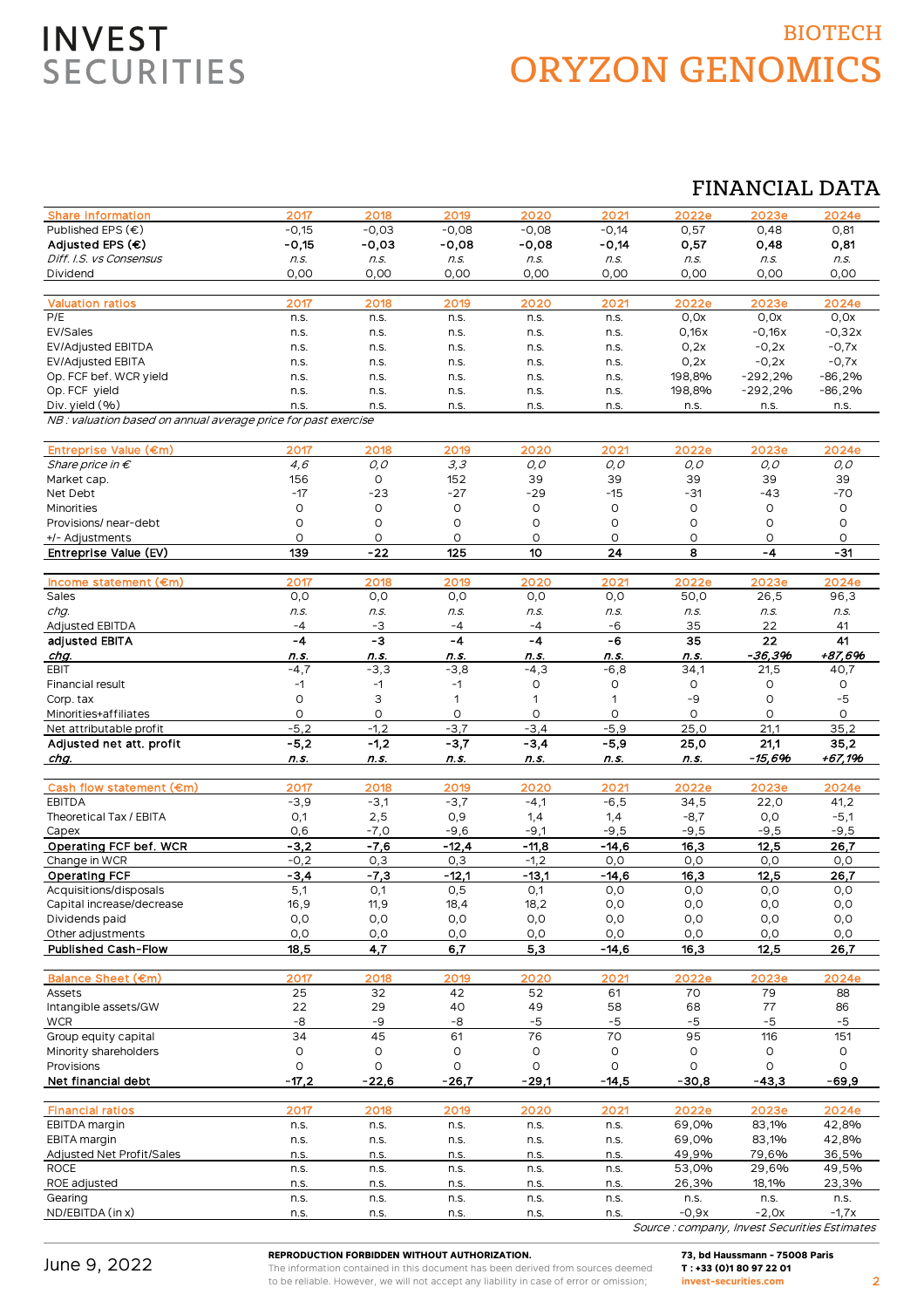# BIOTECH ORYZON GENOMICS

## INVESTMENT CASE

ORYZON GENOMICS is a Spanish biotechnology company specializing in the treatment of neurodegenerative diseases and cancer. Specializing in the field of epigenetics, the company aims, in all of its development programs, to identify biomarkers through its genetic and proteomic platforms in order to develop small molecule drugs. The company has delivered interesting results with its most advanced programs in areas more or less invested in terms of overall R&D efforts, cancer but also Covid-19 and cognitive disorders associated with neurodegenerative diseases or disorders of the personality.

## SWOT ANALYSIS

### **WEAKNESSES**

- No partnership
- $\Box$  Risky indications (CNS)
- $\Box$  Intense competition in oncology

### **OPPORTUNITIES**

**STRENGTHS** 

 $\Box$  Potential partnership

**D** Epigenetic platform

**Extensive development pipeline** D Differentiating positioning

 $\Box$  Extension of indications

## THREATS

- **Q** Clinical and regulatory risk
- $\Box$  Commercial risks
- $\Box$  Legal risks

## ADDITIONAL INFOMATION



## SHARE PRICE CHANGE FOR 5 YEARS



**REPRODUCTION FORBIDDEN WITHOUT AUTHORIZATION.**

The information contained in this document has been derived from sources deemed to be reliable. However, we will not accept any liability in case of error or omission;

**73, bd Haussmann - 75008 Paris T : +33 (0)1 80 97 22 01 invest-securities.com**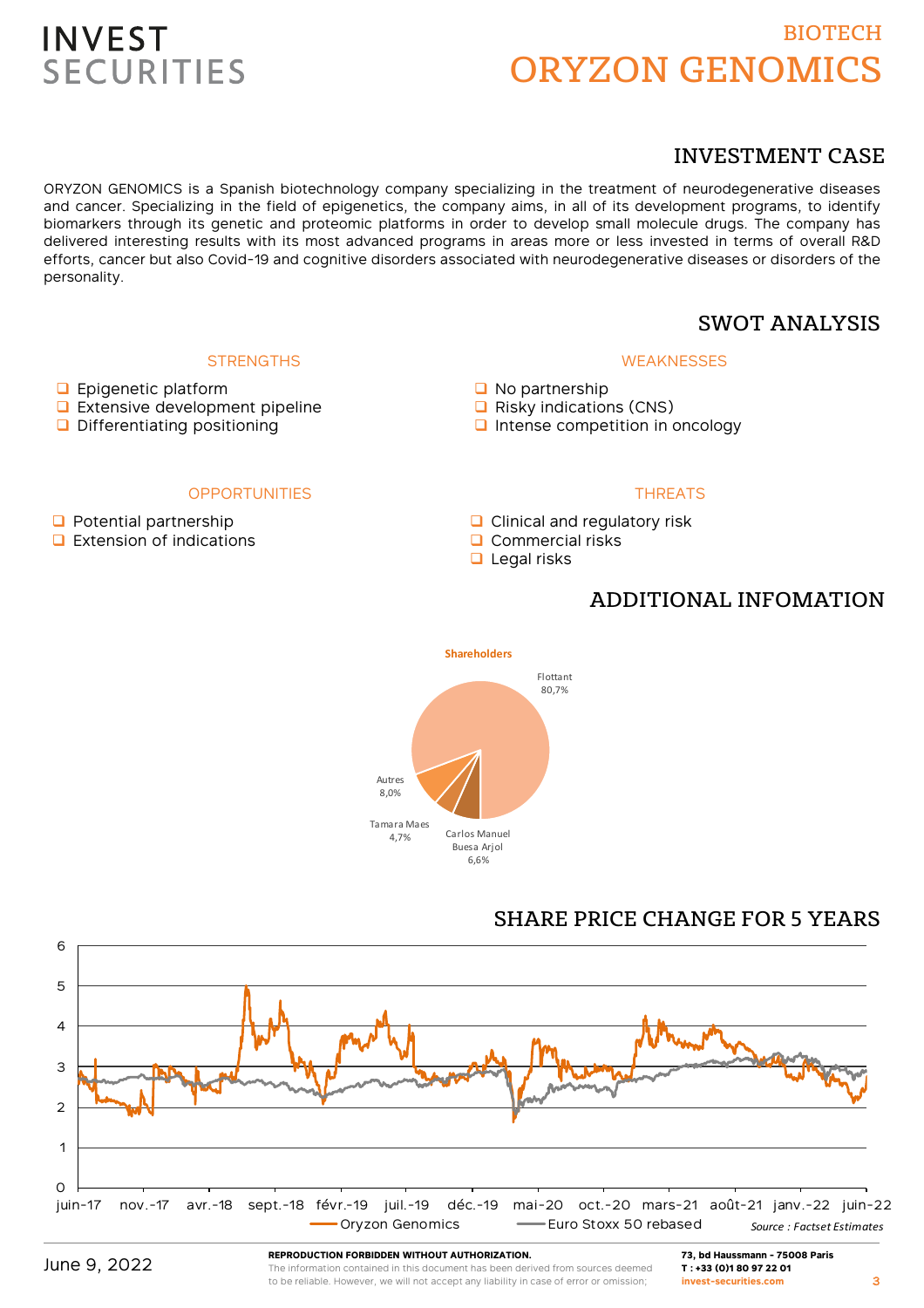# BIOTECH ORYZON GENOMICS

## DISCLAIMER

Invest Securities is authorized and supervised by the Prudential Control and Resolution Authority (ACPR) and regulated by the Financial Markets Authority (AMF).

This document does not constitute or form part of any offer or invitation to subscribe, buy or sell financial securities, or to participate in any other transaction.

While all reasonable care has been taken to ensure that the facts stated herein are accurate, Invest Securities has not verified the contents hereof and accordingly none of Invest Securities, shall be in any way responsible for the contents hereof and no reliance should be placed on the accuracy, fairness, or completeness of the information contained in this document.

The opinions, forecasts and estimates contained in this document are those of their authors only. The assessments made reflect their opinion on the date of publication and are therefore subject to change or invalidation at any time, without notice. Invest Securities has no obligation to update, modify or amend this document or to inform in any way the recipient of this document in the event that a fact, opinion, forecast or estimate contained in this document, changes or becomes inaccurate.

The investments mentioned in this document may not be suitable for all of its recipients. The recipients of the document are invited to base their investment decisions on the appropriate procedures they deem necessary. It is recalled that past performances do not prejudge future performances. Investing in the markets presents a risk of capital loss. Any loss or other consequence arising from the use of the information contained in the document is the sole responsibility of the investor. Neither Invest Securities nor any other person can be held responsible in any way for any direct or indirect damage resulting from the use of this document. If in doubt about any investment, recipients should contact their own investment, legal and / or tax advisers for advice regarding the advisability of investing.

Research reports including their preparation and distribution are subject to the provisions of market abuse regulation (EU) n°2014/596 and delegated regulation (EU) n°2016/958 on the technical modalities for the objective presentation of recommendations. This document is intended only for professional investors who meet the criteria set out in Annex II of Directive 2014/65/EU, or "qualified investors" within the meaning of the prospectus regulation (eu) 2017/1129.

This document is provided to you on a confidential basis for your information and may not be reproduced or transmitted, in whole or in part, to any other person or published.

## TARGET PRICE AND RECOMMENDATION

Our analyst ratings are dependent on the expected absolute performance of the stock on a 6- to 12-month horizon. They are based on the company's risk profile and the target price set by the analyst, which takes into account exogenous factors related to the market environment that may vary considerably. The Invest Securities analysis office sets target prices based on a multi-criteria fundamental analysis, including, but not limited to, discounted cash flows, comparisons based on peer companies or transaction multiples, sum-of-the-parts value, restated net asset value, discounted dividends.

Ratings assigned by the Invest Securities analysis office are defined as follows:

- $\triangleright$  BUY: Upside potential of more than 10% (the minimum upside required may be revised upward depending on the company's risk profile)
- $\triangleright$  NEUTRAL: Between -10% downside and +10% upside potential (the maximum required may be revised upward depending on the company's risk profile)
- SELL: Downside potential of more than 10%
- TENDER or DO NOT TENDER: Recommendations used when a public offer has been made for the issuer (takeover bid, public exchange offer, squeeze-out, etc.)
- SUBSCRIBE or DO NOT SUBSCRIBE: Recommendations used when a company is raising capital
- $\triangleright$  UNDER REVIEW: Temporary recommendation used when an exceptional event that has a substantial impact on the company's results or our target price makes it impossible to assign a BUY, NEUTRAL or SELL rating to a stock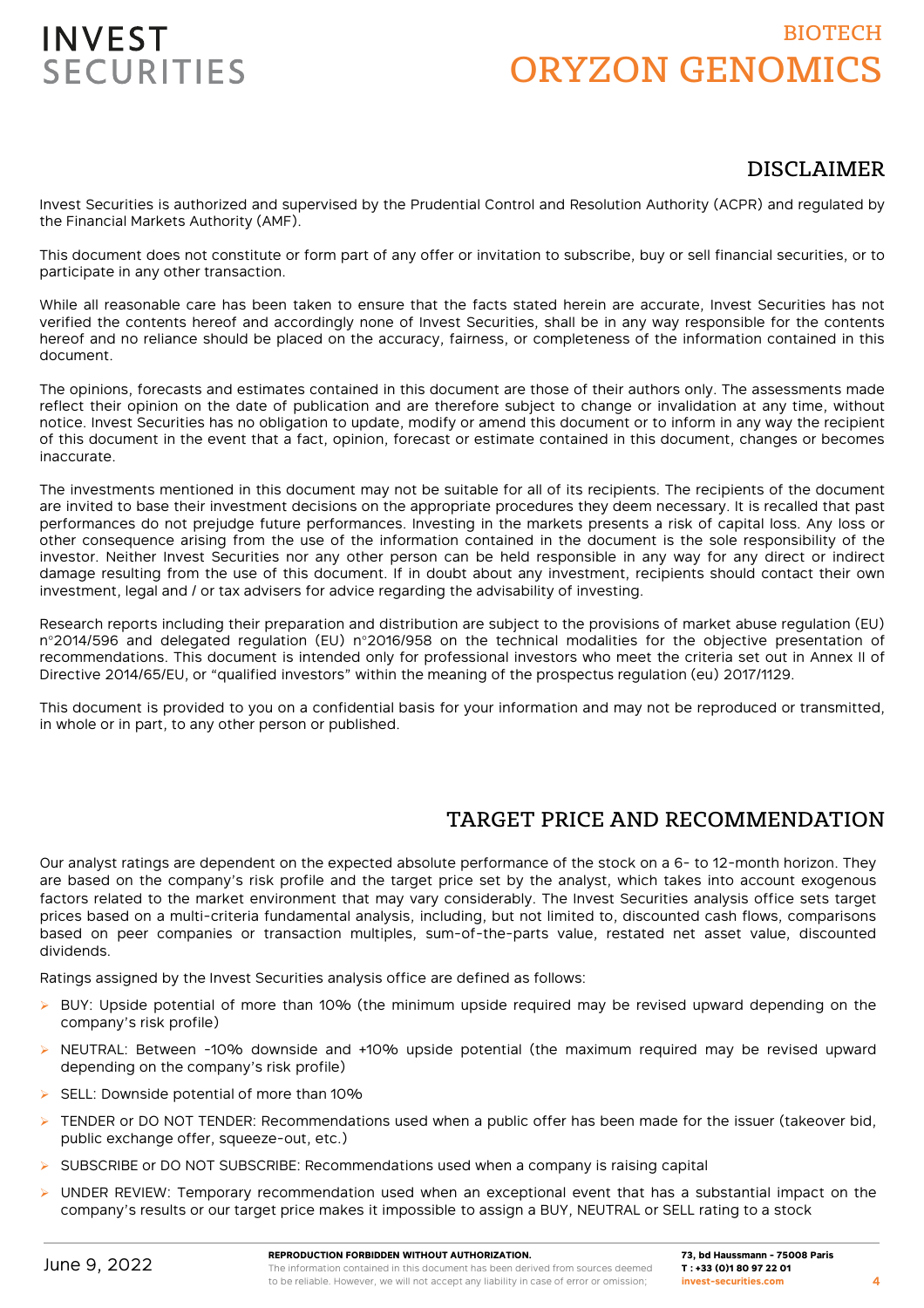# BIOTECH ORYZON GENOMICS



## 12-MONTHS HISTORY OF OPINION

The table below reflects the history of recommendation and price target changes made by Invest Securities' research department over the last 12 months.

| `omn:<br>: Name | ∵hor ∶<br>л | )afr | atinc! | ran.<br>PriC⊾ |  |
|-----------------|-------------|------|--------|---------------|--|
|                 |             |      |        |               |  |

## DETECTION OF CONFLICTS OF INTEREST

|                                                                                                                                                               | <b>Oryzon Genomics</b> |
|---------------------------------------------------------------------------------------------------------------------------------------------------------------|------------------------|
| Invest Securities was lead manager or co-lead manager in a public offer concerning the financial<br>instruments of this issuer during the last twelve months. | No                     |
| Invest Securities has signed a liquidity contract with the issuer.                                                                                            | No                     |
| Invest Securities and the issuer have signed a research service agreement.                                                                                    | No                     |
| Invest Securities and the issuer have signed a Listing Sponsor agreement.                                                                                     | No                     |
| Invest Securities has been remunerated by this issuer in exchange for the provision of other investment                                                       |                        |
| services during the last twelve months (RTO, Execution on behalf of third parties, advice, placement,                                                         | No                     |
| underwriting).                                                                                                                                                |                        |
| This document was sent to the issuer prior to its publication. This rereading did not lead the analyst to                                                     | No                     |
| modify the valuation.                                                                                                                                         |                        |
| This document was sent to the issuer for review prior to its publication. This rereading led the analyst to                                                   | No                     |
| modify the valuation.                                                                                                                                         |                        |
| The financial analyst has an interest in the capital of the issuer.                                                                                           | No                     |
| The financial analyst acquired equity securities of the issuer prior to the public offering transaction.                                                      | <b>No</b>              |
| The financial analyst receives remuneration directly linked to the transaction or to an investment service                                                    | No                     |
| provided by Invest Securities.                                                                                                                                |                        |
| An executive officer of Invest Securities is in a conflict of interest with the issuer and was given access to                                                | No                     |
| this document prior to its completion.                                                                                                                        |                        |
| Invest Securities or the All Invest group owns or controls 5% or more of the share capital issued by the                                                      |                        |
| issuer.                                                                                                                                                       | No                     |
| Invest Securities or the All Invest group holds, on a temporary basis, a net long position of more than 0.5%                                                  | No                     |
| of the issuer's capital.                                                                                                                                      |                        |
| Invest Securities or the All Invest group holds, on a temporary basis, a net short position of more than 0.5%                                                 |                        |
| of the issuer's capital.                                                                                                                                      | No                     |
| The issuer owns or controls 5% or more of the capital of Invest Securities or the All Invest group.                                                           | No                     |

La politique de gestion des conflits d'intérêts d'Invest Securities est accessible sur le site d'Invest Securities dans la rubrique Règlementation. Une liste de toutes les recommandations diffusées sur 12 mois ainsi que la publication trimestrielle de la part des « ACHAT, VENTE, NEUTRE, AUTRES » sur 12 mois, sont accessibles sur le site de recherche d'Invest Securities.